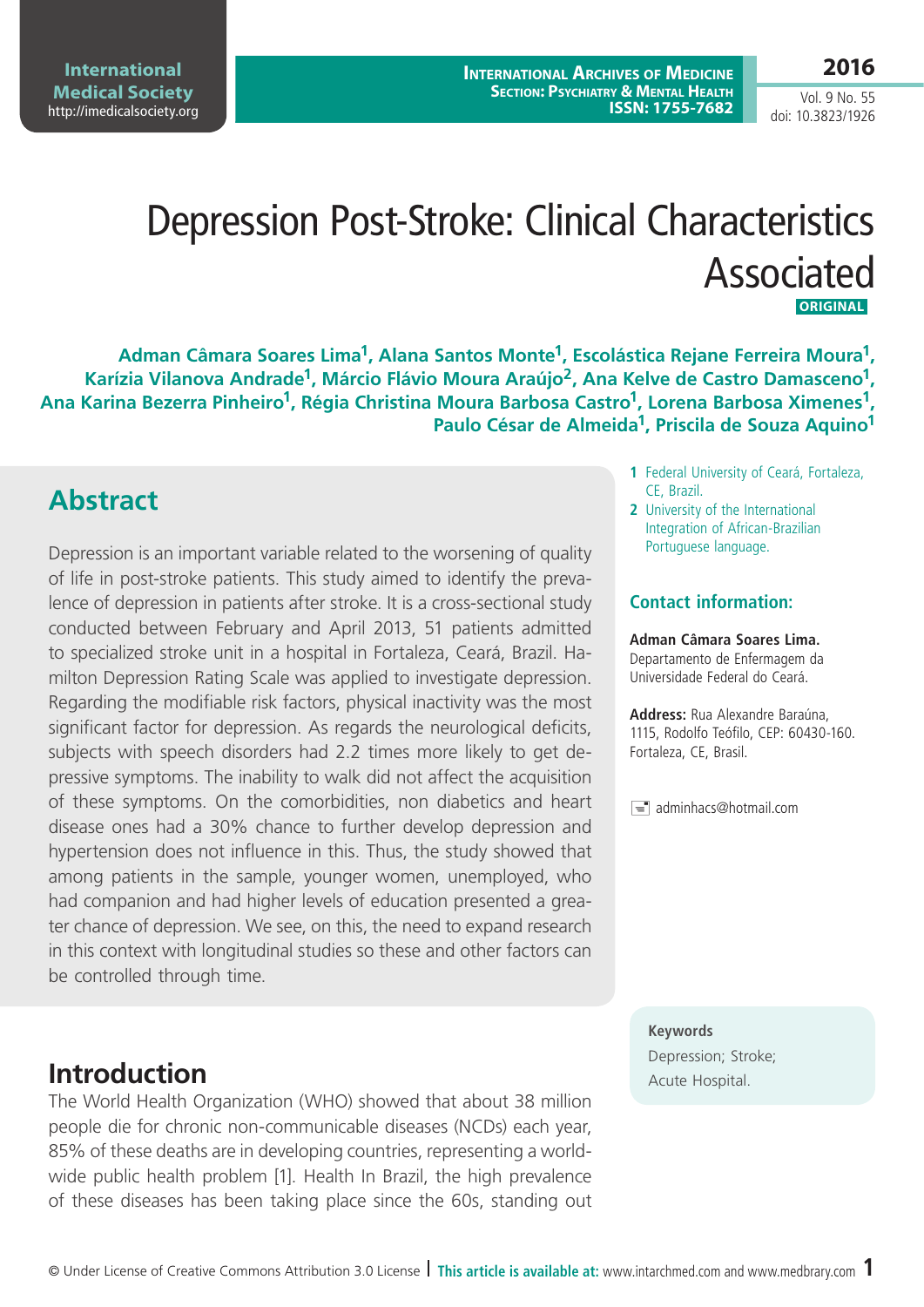**International Archives of Medicine Section: Psychiatry & Mental Health ISSN: 1755-7682**

Vol. 9 No. 55 doi: 10.3823/1926

**2016**

mainly cardiovascular diseases, diabetes, cancer and chronic respiratory diseases [2]. The main causes this mortality are related with complications from cardiovascular disease, cerebrovascular and cancer. In this context, the stroke is a most predominant morbidity condition between cerebrovascular disease. There is a worldwide recognition that, in 2030, four million individuals may develop this disease. In the US, 795.000 people experience a new or recurrent episode, and one in four cases considered recurring events [3].

Patients with this diagnosis may have consequences that make it difficult to perform daily activities, affecting physical, psychological and social aspects. Depression is an important variable related to the worsening of quality of life in post-stroke patients, which limits the adherence to treatment, compromising the health perception, reducing the energy, social interaction and motivation [4].

Depression is considered, in this thought, a new chronic health condition that deserves special attention. Therefore, despite the stroke be an installed condition, we seek to know the risk factors for a new complication that may worsen the quality of life. Increased attention should be directed to individuals affected by stroke, with respect to depressive symptoms, since recognizing them, may be effective interventions directed drawn to supported self-care.

Depressive symptoms during post-stroke hospitalization are predictive for the occurrence of major depression six months after discharge. The evaluation of depressive symptoms helps for the identification of patients with stroke and risk of depression, facilitating the prevention and treatment [5].

This study aimed to identify the prevalence of depression in patients after stroke and the association between the clinical characteristics of patients with stroke and the presence of depression.

#### **Method**

Cross-sectional study, carried out from February to April 2013 in semi-intensive care unit specializing in the care of patients with acute stroke, located in a large hospital in Fortaleza, Ceará, Brazil.

The sampling process occurred at random, respecting the data collection period, which was held in two rounds, once a week, as release of the admission unit, resulting in a sample of 51 subjects. The participants met the following inclusion criteria: being admitted in the unit with a confirmed medical diagnosis of stroke and present focal neurological deficit on admission. The patients who presented complications and emergencies while collecting data were excluded.

Data were collected through one interview conducted using an instrument with the identification data; risk factors non-modifiable (age and sex) and modifiable (smoking, alcohol consumption and physical inactivity); and biological factors, such as hypertension and diabetes mellitus. Hamilton Depression Rating Scale (HDRS) was applied to investigate the psychological factor depression, which evaluates the intensity of depressive symptoms and the major depression detection, with 21 items scored 0-4, developed and validated for the assessment and quantification of depressive symptoms [6]. To establish the cases of depression the following criteria were considered: score equal to or less than 6 in HDRS = no depressive disorder or clinical remission; score between  $7$  and  $17$  = mild depression; score between 18 and  $24 =$  moderate depression; score greater than  $25$  = severe depression [7].

Data were organized and analyzed in *Microsoft Office Excel 2007* spreadsheet and subsequently transported to SPSS (version 20.0). For the determination of central tendency measure, the mean and standard deviation were calculated and the odds ratio was applied. The results were presented in table.

The ethical aspects established in Resolution No. 466/12 by the National Health Council were res-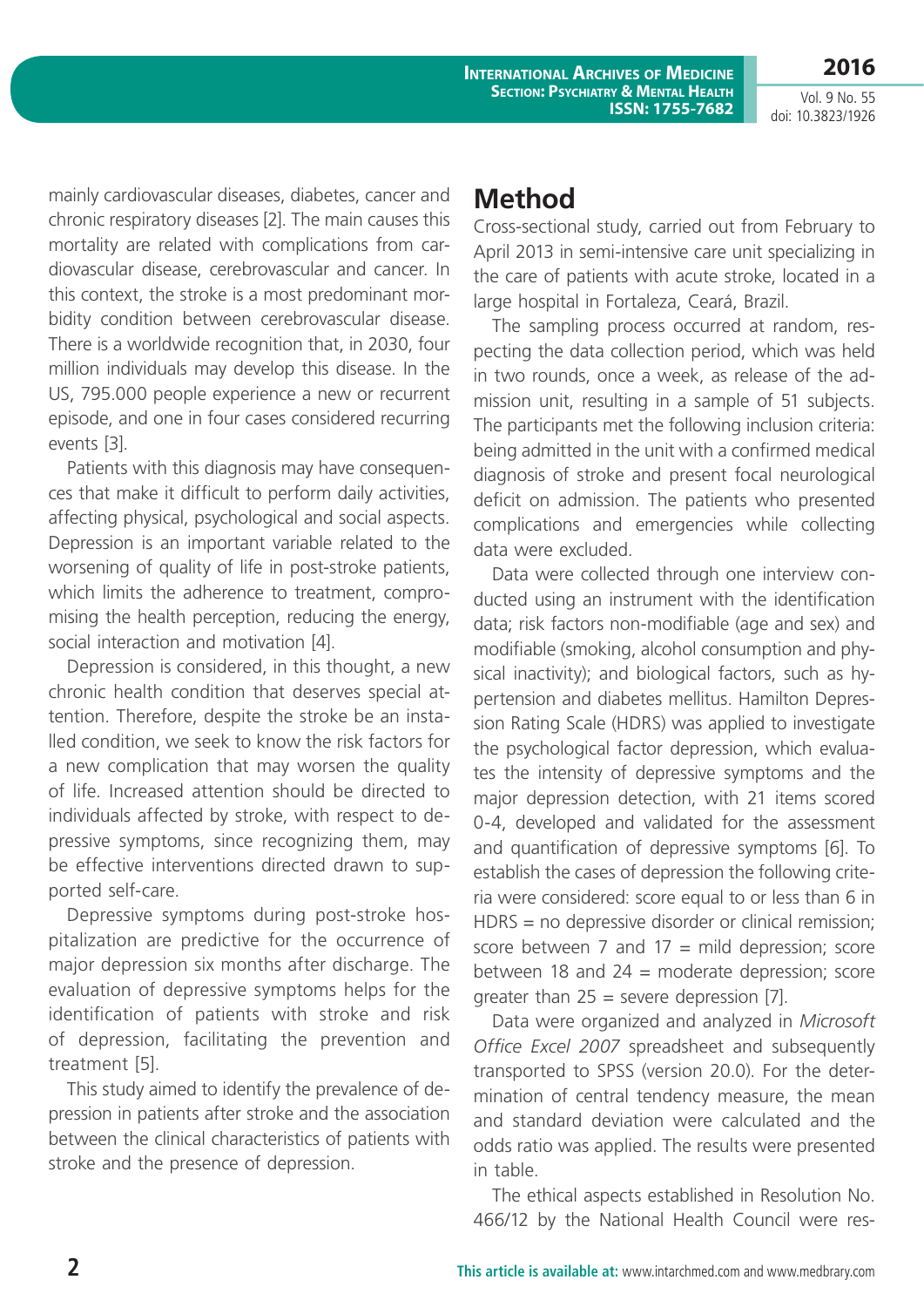Vol. 9 No. 55 doi: 10.3823/1926

pected. The research project was approved by the Ethics Committee on Research with human beings of the Federal University of Ceará, as the Protocol no. 010/11.

#### **Results**

Among the 51 patients in the sample, 29 (56.8%) were male; 31 (60.7%) were married or in stable relationships. The highest percentage of participants had less than 9 years of education (40-78.4%), focusing on incomplete primary education (21- 42.8%), followed by complete primary education (14-28.5%).

The age of participants ranged from 16 to 78 years, with an average of 51 years  $\pm$  15.3; 75.5% had some occupation. We considered unemployed those who did not develop any gainful activity, as well as retired people, pensioners, students and housewives.

As for comorbidities before the stroke, the most prevalent was the Hypertension (36-70.59%), followed by diabetes mellitus (DM) (9 to 17.65%) and heart disease (6-11,76%). The other investigated diseases showed lower percentage, such as nephropathy (1-1.96%), cancer (CA) (1-1.96%) and Acute Myocardial Infarction (AMI) (2-3,96%). About risk factors (RF) modifiable, 80.4% were sedentary, 45.1% were smokers and 27.5% of alcoholics.

To investigate the presence of neurological deficits, it was found that 29 (56.9%) subjects had slurred speech, although these changes have not prevented from communicating or answer questions, even with limitations. The motor deficit with impaired walking was present in 34 (66.7%) patients who had lost the ability to walk even with assistance, due to hemiplegia or hemiparesis.

Regarding the presence of depression, 31 (61.7%) patients had some depressive symptoms, 27 (52.9%) of these classified as mild depression and 4 (7.8%) with moderate depression. By associating the presence of depression with sociodemographic data, risk factors, comorbidities and neurological deficits, the mild and moderate categories were united into a single category, that is, depression **(Table 1)**.

**Table 1.** Distribution of data based on association of depression with sociodemographic variables, modifiable and non-modifiable risk factors and clinical characteristics in patients with stroke. Fortaleza, 2013.

| <b>Variable</b>                 | <b>Depression</b> |               |                |               |                  |      |  |  |  |  |  |
|---------------------------------|-------------------|---------------|----------------|---------------|------------------|------|--|--|--|--|--|
|                                 | Yes               |               | <b>No</b>      |               | <b>RC-IC 95%</b> | p    |  |  |  |  |  |
|                                 | n                 | $\frac{0}{0}$ | n              | $\frac{1}{2}$ |                  |      |  |  |  |  |  |
| <b>Socio-Demographic Data</b>   |                   |               |                |               |                  |      |  |  |  |  |  |
| <b>Marital Status</b>           |                   |               |                |               |                  |      |  |  |  |  |  |
| With companion                  | 21                | 67.7          | 10             | 32.3          | $2.1(0.6-6.6)$   | 0.20 |  |  |  |  |  |
| No companion                    | 10                | 50            | 10             | 50            | 1                |      |  |  |  |  |  |
| Education (years)               |                   |               |                |               |                  |      |  |  |  |  |  |
| More than 9                     | 6                 | 66.7          | 3              | 33.3          | $1.4(0.3-6.7)$   | 0.61 |  |  |  |  |  |
| Up to 9                         | 23                | 57.5          | 17             | 42.5          | 1                |      |  |  |  |  |  |
| Occupation                      |                   |               |                |               |                  |      |  |  |  |  |  |
| No work                         | 10                | 76.9          | 3              | 23.1          | $2.6(0.6-11.4)$  | 0.16 |  |  |  |  |  |
| Working                         | 21                | 55.3          | 17             | 44.7          | 1                |      |  |  |  |  |  |
| <b>Modifiable Risk Factors</b>  |                   |               |                |               |                  |      |  |  |  |  |  |
| Physical activity               |                   |               |                |               |                  |      |  |  |  |  |  |
| Yes                             | 3                 | 30            | 7              | 70            | 1                | 0.26 |  |  |  |  |  |
| <b>No</b>                       | 28                | 68.3          | 13             | 31.7          | $5(1.1-22)$      |      |  |  |  |  |  |
| Smoking                         |                   |               |                |               |                  |      |  |  |  |  |  |
| Yes                             | 14                | 60.9          | 9              | 39.1          | $1(0.3-3.1)$     | 0.99 |  |  |  |  |  |
| <b>No</b>                       | 17                | 60.7          | 11             | 39.3          | 1                |      |  |  |  |  |  |
| Alcoholism                      |                   |               |                |               |                  |      |  |  |  |  |  |
| Yes                             | 9                 | 64.3          | 5              | 35.7          | $1.2(0.3-4.3)$   | 0.75 |  |  |  |  |  |
| <b>No</b>                       | 22                | 59.5          | 15             | 40.5          | 1                |      |  |  |  |  |  |
| <b>Clinical characteristics</b> |                   |               |                |               |                  |      |  |  |  |  |  |
| <b>Neurological deficits</b>    |                   |               |                |               |                  |      |  |  |  |  |  |
| Speech disorders                |                   |               |                |               |                  |      |  |  |  |  |  |
| <b>Present</b>                  |                   | 20 69         | 9 <sup>1</sup> | 31            | $2.2(0.7-7)$     | 0.16 |  |  |  |  |  |
| Absent                          | 11                | 50            | 11             | 50            | 1                |      |  |  |  |  |  |
| Inability to walk               |                   |               |                |               |                  |      |  |  |  |  |  |
| Present                         | 19                | 55.9          | 15             | 44.1          | 1                | 0.31 |  |  |  |  |  |
| Absent                          | 12                | 70.6          | 5              | 29.4          | $1.8(0.5-6.5)$   |      |  |  |  |  |  |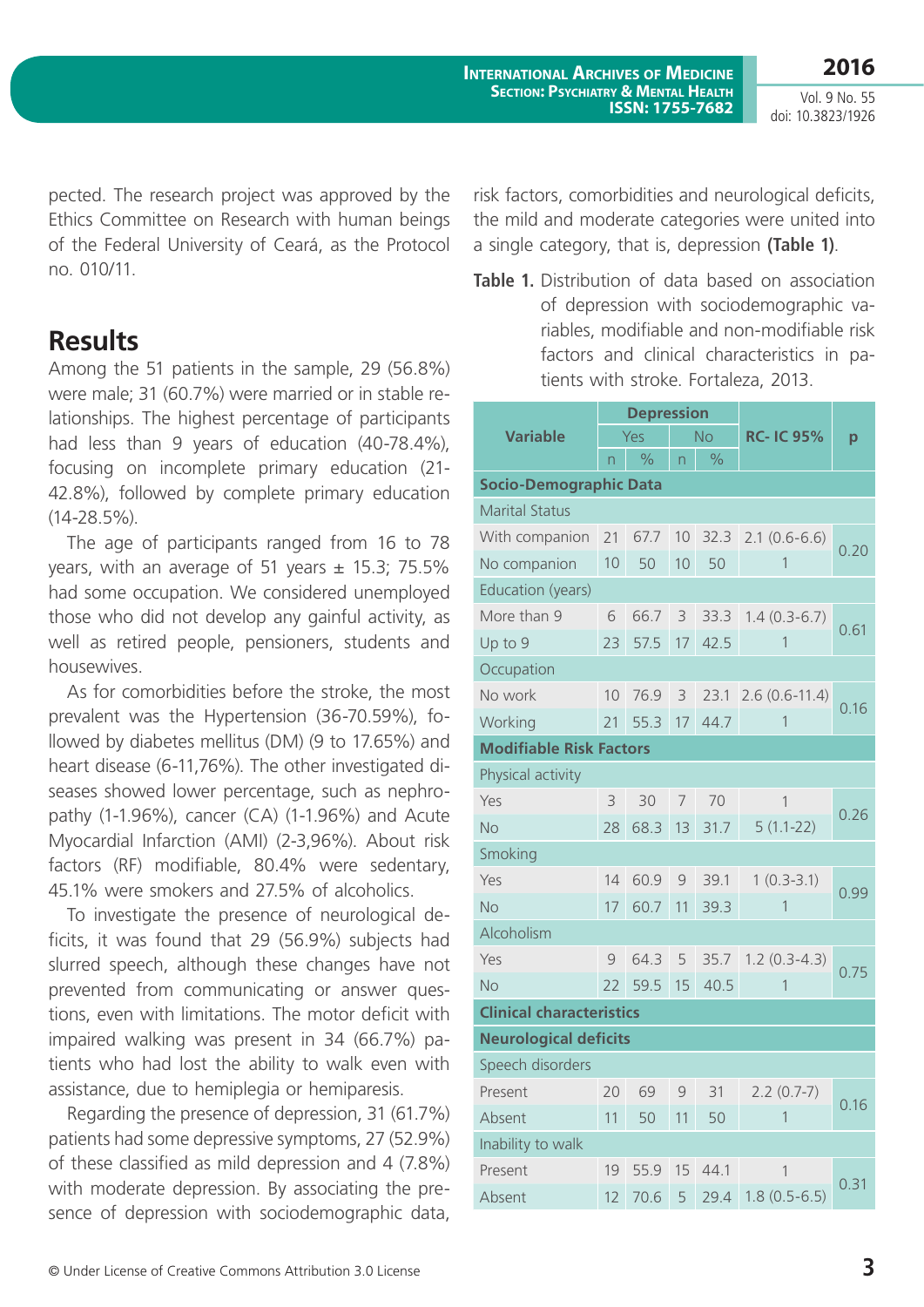doi: 10.3823/1926

| <b>Variable</b>                 | <b>Depression</b> |               |                |              |                  |         |  |  |  |  |
|---------------------------------|-------------------|---------------|----------------|--------------|------------------|---------|--|--|--|--|
|                                 | Yes               |               | <b>No</b>      |              | <b>RC-IC 95%</b> | р       |  |  |  |  |
|                                 | n                 | $\frac{0}{0}$ | n              | $\%$         |                  |         |  |  |  |  |
| <b>Clinical characteristics</b> |                   |               |                |              |                  |         |  |  |  |  |
| <b>Comorbidities</b>            |                   |               |                |              |                  |         |  |  |  |  |
| <b>Diabetes</b>                 |                   |               |                |              |                  |         |  |  |  |  |
| Yes                             | 5                 | 55.6          | $\overline{4}$ | 44.4         | 1                | 0.72    |  |  |  |  |
| <b>No</b>                       | 26                |               |                | 61.9 16 38.1 | $1.3(0.3-5.5)$   |         |  |  |  |  |
| Hypertension                    |                   |               |                |              |                  |         |  |  |  |  |
| Yes                             | 22                | 61.1          |                | 14 38.9      | $1(0.3-3.5)$     | 0.94    |  |  |  |  |
| <b>No</b>                       | 9                 | 60            | 6              | 40           |                  |         |  |  |  |  |
| Hypertension                    |                   |               |                |              |                  |         |  |  |  |  |
| Yes                             | $\overline{4}$    | 66.7          |                | 2 33.3       | $1.3(0.2-8)$     | $()$ /5 |  |  |  |  |
| <b>No</b>                       | 27                | 60            | 18             | 40           |                  |         |  |  |  |  |

People who have partners were 2.1 more likely to stroke, compared to those without a partner.

Subjects with higher education had 40% more likely to have depressive symptoms. It is believed that the fact that individuals are better educated, makes them aware of the disease and the complications it can cause, making them better able to recognize and refer the symptoms. Those who had no occupation, i.e., a steady job, had 2.6 times more likely to have symptoms of depression, reaching 1.4 times.

For non-modifiable risk factors, it is perceived that women are 20% more likely to develop depression when compared to men. Although most participants were aged over 40, it was found that the younger the better the chance (2.3 times) to develop this injury.

With regard to modifiable risk factors, physical inactivity was the most significant factor for depression, as have it before the stroke increased by 5 times the chance of developing mild or moderate depressive symptoms after this event. This chance can reach up to 22 times more compared to physically active people. Although to a lesser extent, alcohol consumption showed interfere with the onset of depression, with 20% higher chance. For smokers, there is an equal chance of a non-smoker develop depression.

As for neurological deficits, it was identified that the subjects with speech disorders have 2.2 times more likely to acquire mild to moderate depressive symptoms. On the other hand, the inability to walk did not affect the acquisition of these symptoms, whereas the individual with the absence of this deficit is 80% more likely to develop depression.

With respect to comorbidities, it was demonstrated that non-diabetic and heart disease patients have a 30% chance to further develop depression. There is no increase of chances for hypertensive; it is also likely that a non hypertensive individual will have depression.

#### **Discussion**

Patients who have companion have more chance of having depressive disorder than those without partners. This fact has been proven in other population surveys showed more frequency in this diagnosis among married or in a stable relationship [8]. Similar data were found as a condition of marriage, in which 54.9% had a partner.

As for education, the data from this study were different from a similar study in which the study time was, on average, 2.58 years (SD  $\pm$  3.4), showing the low level of education of the population [9].

Concerning the occupation, in this study the subjects without occupation were more likely to develop depression, a fact that was congruent in a study carried with three patients with post-stroke depression (PSD). They could not return to previous occupation to the stroke, which is a factor that favours the psychological diseases depression-like. Although the PSD presents high prevalence it remains poorly diagnosed [10].

The incidence of stroke between genders is diverse, in which, depending on the context, can be prevalent in men or women [9,11]. A similar study involving patients with this diagnosis showed consistent results where 54.9% were women [9].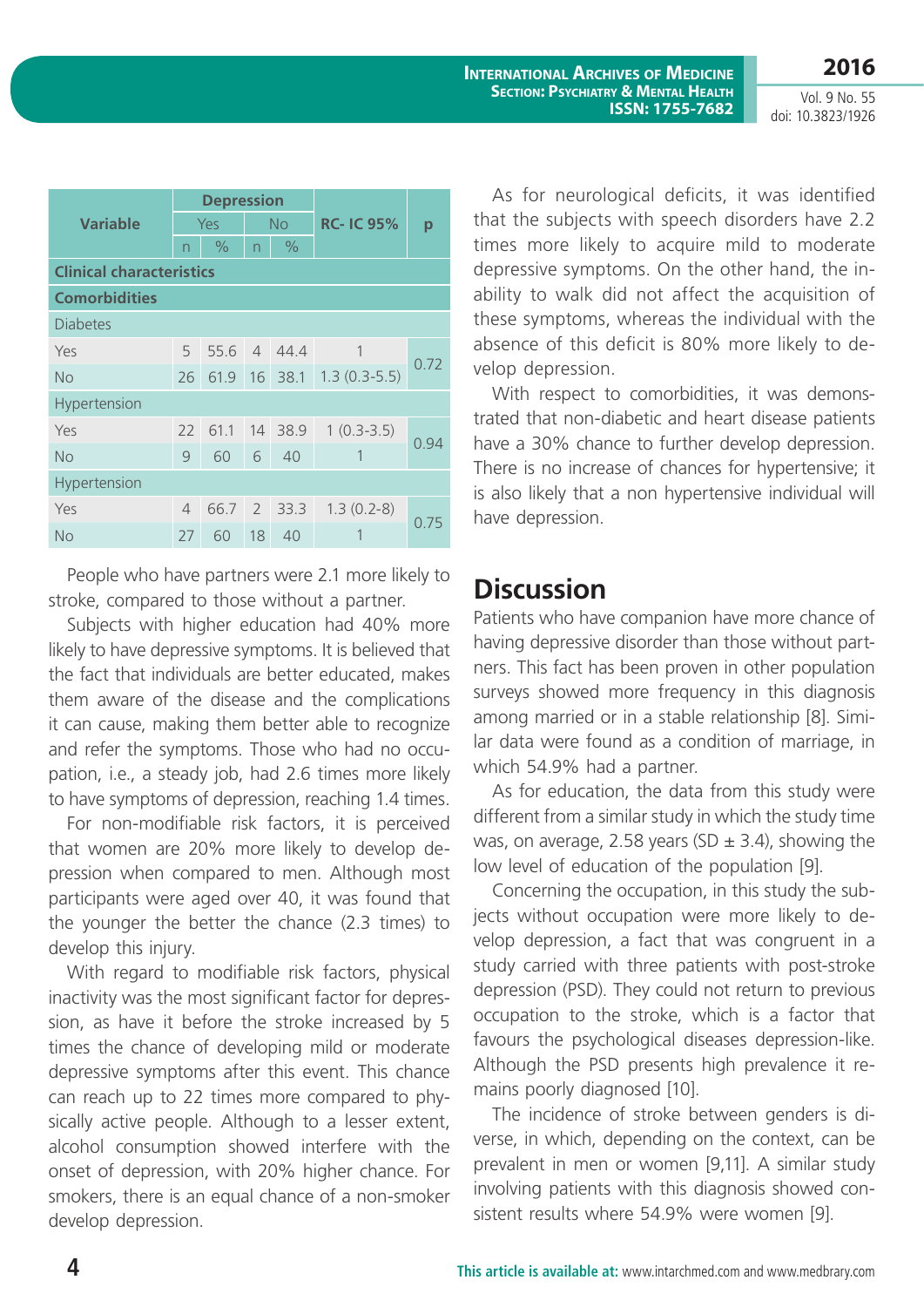**2016**

Vol. 9 No. 55 doi: 10.3823/1926

The presence of depression was observed in 61.7% of patients investigated, affecting more women and young people. When investigating patients post-stroke, Brazilian researchers revealed most alarming and divergent results, by showing that 90.5% of patients had some degree of depression, 50% classified as moderate or severe degree. These indices were higher in females and there was no difference between age, where the rates of depression scores were fair in all age groups [12]. Researchers in Thailand, however, showed that men are more likely to develop psychological disorders after a stroke, but age was not a predisposing factor [13]. The experience of these symptoms, as well as the severity among women may be constant at all stages of life [14].

Although other studies have not highlighted age as a risk, the presented survey showed that young people are more susceptible to the disease. This evidence may be related to the fact that in this period of life, the majority is in the production phase, associated with neurological deficits that bring limitations to the individual. Analyzing these two results, it is assumed that young women who do not have an occupation are more susceptible to the disease.

Modifiable risk factors are associated with the development of various cardiovascular diseases and mental disorders. It is known that daily physical activity is closely related with the lowest risk of incident depressive symptoms [15]. This was reinforced in the research in question when it identified that physical inactivity increases by 5 times the chance of developing these conditions.

Alcoholism, in turn, is a condition present among the depressive ones [8]. Although the study presented here shows that the chance of a smoker have these symptoms is the same for non-smokers (OR = 1). Smoking is considered one of major determinants of the risk of depression. Smokers, besides having a greater likelihood to develop this disorder, they present a decreased chance of recovery [16].

Regarding clinical characteristics, changes in speech, particularly aphasia, is considered a predictive factor for the development of depression after stroke [17], and according to the results presented in the presence of neurological deficit increases in 2 times the chance. Opposed to this study, the literature indicates that individuals who do not roam freely after this event have some degree of depression [12]. Another literature shows that the prevalence of motor deficit after stroke in individuals with depression is similar among those who do not develop this disorder, while the deficit in speech is more frequent among those with this diagnosis [8].

The presence of some comorbidities plays an important role, and therefore an investigation of these conditions is necessary, in order to avoid a worsening of symptoms of a stroke.

Some authors, investigaing cardiovascular risk factors in patients with this involvement, revealed that hypertension, physical inactivity, diabetes and smoking are seen as the main risk factors, accounting for 68.8%, 65.6%, 20, 3% and 9.4%, respectively [18]. Some of these data corroborate the present study, by highlighting hypertension (70.59%) and physical inactivity (80.4%) as the most prevalent.

Regarding the presence of comorbidities there are differences in the scientific community. A multicenter study carried out in three hospitals in the Netherlands, with patients who had characteristics similar to our study has shown that the presence of heart disease and hypertension was more prevalent in non depressive ones and that DM was more prevalent among depressive [8]. When analyzing the association between vascular risk factors and poststroke depression among Canadians, it was shown that only hypertension was an independent predictor factor for the presence of depressive symptoms [19].

In this study, the result in relation to DM and depression was the reverse of the expected. It is important to have a pathophysiological approach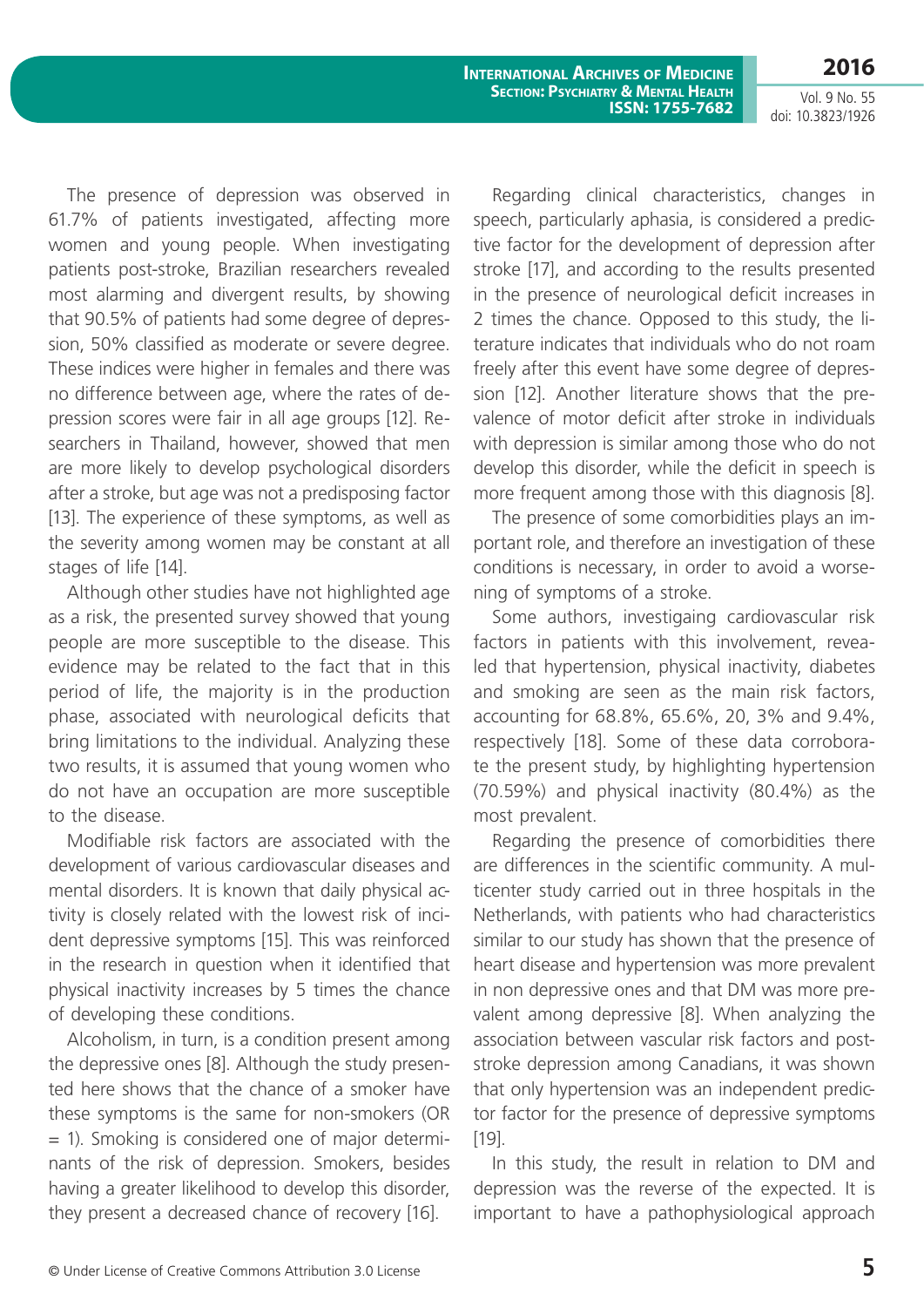**International Archives of Medicine Section: Psychiatry & Mental Health ISSN: 1755-7682**

Vol. 9 No. 55 doi: 10.3823/1926

**2016**

to ascertain the mechanisms that explain the association between depression and clinical conditions. Even for diabetes, concomitant with the psychological impact of the loss of glycemic control, a promising line of research is the investigation of an impairment of the central nervous system by diabetes as a possible mechanism to explain the association with depression [20].

## **Conclusion**

Based on these, it is clear that the presence of comorbidities in people with depression after stroke vary according to the circumstances of each population.

This study showed that among patients who have suffered a stroke, young women, with companions and unemployed are more likely to develop depression. It was also possible to notice an alarming link between physical inactivity and depression. We see, on this, the need to expand research in this context with longitudinal studies so these and other factors can be controlled through time.

An important limitation of this study is the number of individuals investigated, suggesting, therefore, that further studies should be conducted with this goal by addressing a larger number of participants. Studying on depression after a thrombotic event, such as stroke, brings a contribution to the scientific community and the professionals who work with this profile of patients.

It is suggested that the presence of symptoms that characterize depression are identified as early as possible after the event in order to implement health education strategies and reorienting health services to promote the health of this group. By knowing this reality subsequent complications can be avoided that may aggravate the initial context installed and the emergence of this new chronic health condition.

The necessity to know other factors that were not included in this study as the professional / patient relationship, family support and social support networks in the community where the patient returns after diagnosis of stroke is relevant. It is believed that this study has contributed to the advance of research in this area, but there is awareness that much still needs to be done to actually contribute to the mental health of this population.

## **References**

- **1.** World Health Organization (2014). Noncommunicable diseases country profiles. Available in: [http://apps.who.int/iris/](http://apps.who.int/iris/bitstream/10665/128038/1/9789241507509_eng.pdf) [bitstream/10665/128038/1/9789241507509\\_eng.pdf](http://apps.who.int/iris/bitstream/10665/128038/1/9789241507509_eng.pdf) access on 22 jan. 2016.
- **2.** Campolina AG, Adami F, Santos JLF., Lebrão ML. A transição de saúde e as mudanças na expectativa de vida saudável da população idosa: possíveis impactos da prevenção de doenças crônicas. Cad. Saúde Pública. 2013; 29(6): 1217-29.
- **3.** Roger VL, Go AS, Lloyd-Jones DM, Benjamin EJ, Berry JD, Borden WB; et al. Heart disease and stroke statistics-2012 update: a report from the American Heart Association. Circulation. 2012; 125(1): 2-220.
- **4.** Terroni LMN, Mattos PF, Sobreiro MFM, Guajardo VD. Depressão pós-AVC: aspectos psicológicos, neuropsicológicos, eixo HHA, correlato neuroanatômico e tratamento. Rev Psiq Clín. 2009; 36(3): 100-8.
- **5.** Lewin-Richter A, Volz M, Jöbges M, Werheid K. Predictivity of Early Depressive Symptoms for Post-Stroke Depression. J Nutr Health Aging. 2015; 19(7): 754-8.
- **6.** Machado AS, Machado DT, Portela PG, Fontenelle-Neto C, Cruz ÁA. Frequência de depressão em pacientes ambulatoriais com asma moderada e grave. Rev Bras Alerg Imunopatol. 2001; 24(4): 90-7.
- **7.** Dal Bó MJ, Silva GS, Machado DFGP, Silva RM. Prevalence of depressive symptoms in patients admitted to clinical sector in a general hospital in the South of Santa Catarina. Rev Bras Clin Med. 2011; 9(4): 264-8.
- **8.** Man-van Ginkel JM, Hafsteinsdóttir TB, Lindeman E, Ettema RGA, Grobbee DE, Schuurmans MJ. In-Hospital Risk Prediction for Post-stroke Depression: Development and Validation of the Post-stroke Depression Prediction Scale. Stroke. 2013; 44: 441- 2445.